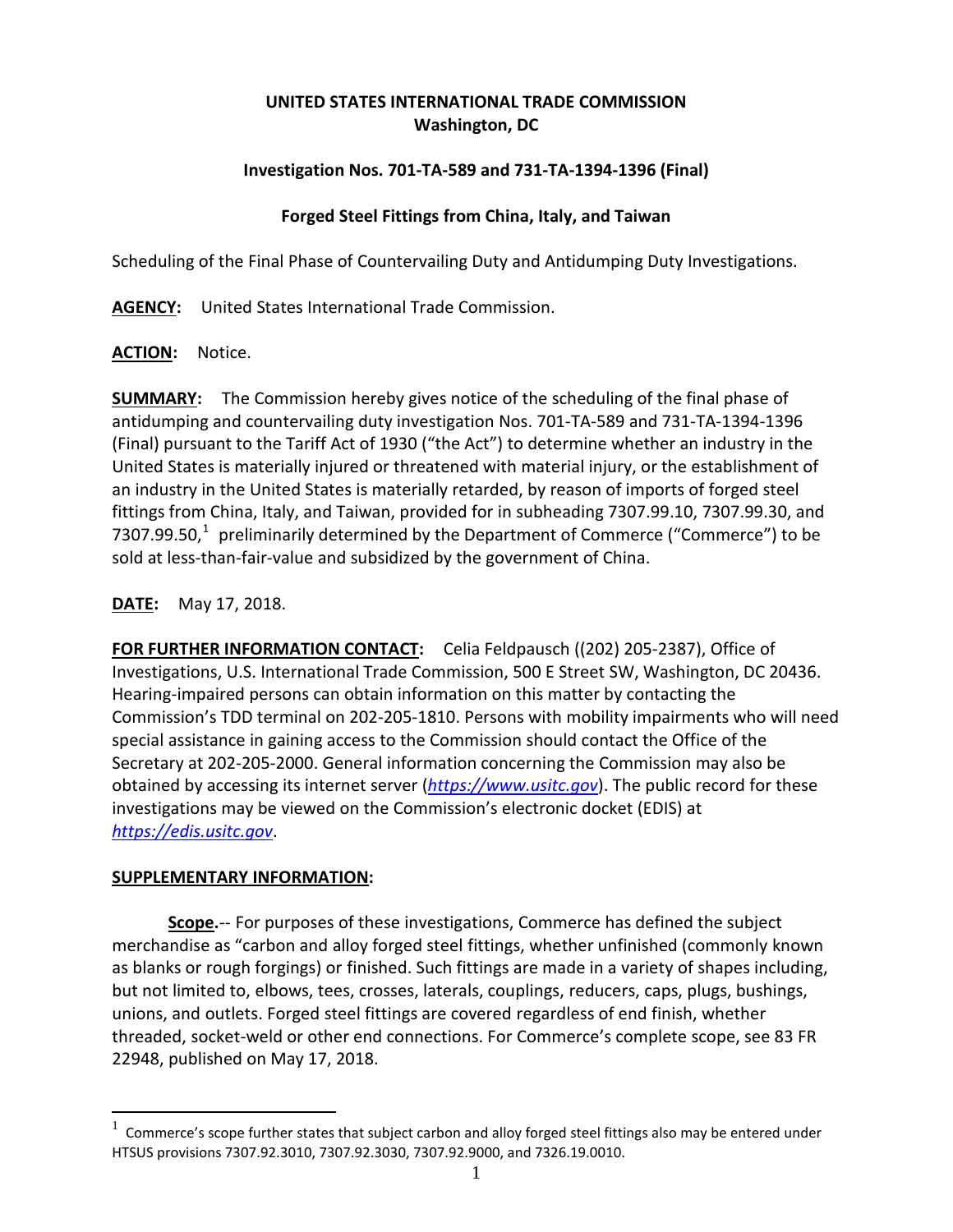**Background**.--The final phase of these investigations is being scheduled pursuant to sections 705(b) and 731(b) of the Tariff Act of 1930 (19 U.S.C. 1671d(b) and 1673d(b)), as a result of affirmative preliminary determinations by Commerce that certain benefits which constitute subsidies within the meaning of section 703 of the Act (19 U.S.C. 1671b) are being provided to manufacturers, producers, or exporters in China of forged steel fittings, and that imports of such products from China, Italy, and Taiwan are being sold in the United States at less than fair value within the meaning of section 733 of the Act (19 U.S.C. 1673b). The investigations were requested in petitions filed on October 5, 2017, by Bonney Forge Corporation, Mount Union, Pennsylvania, and the United Steel, Paper and Forestry, Rubber, Rubber, Manufacturing, Energy, Allied Industrial and Service Workers International Union, Pittsburg, Pennsylvania.

For further information concerning the conduct of this phase of the investigations, hearing procedures, and rules of general application, consult the Commission's Rules of Practice and Procedure, part 201, subparts A and B (19 CFR part 201), and part 207, subparts A and C (19 CFR part 207).

**Participation in the investigations and public service list.**--Persons, including industrial users of the subject merchandise and, if the merchandise is sold at the retail level, representative consumer organizations, wishing to participate in the final phase of these investigations as parties must file an entry of appearance with the Secretary to the Commission, as provided in section 201.11 of the Commission's rules, no later than 21 days prior to the hearing date specified in this notice. A party that filed a notice of appearance during the preliminary phase of the investigations need not file an additional notice of appearance during this final phase. The Secretary will maintain a public service list containing the names and addresses of all persons, or their representatives, who are parties to the investigations.

**Limited disclosure of business proprietary information (BPI) under an administrative protective order (APO) and BPI service list**.--Pursuant to section 207.7(a) of the Commission's rules, the Secretary will make BPI gathered in the final phase of these investigations available to authorized applicants under the APO issued in the investigations, provided that the application is made no later than 21 days prior to the hearing date specified in this notice. Authorized applicants must represent interested parties, as defined by 19 U.S.C. 1677(9), who are parties to the investigations. A party granted access to BPI in the preliminary phase of the investigations need not reapply for such access. A separate service list will be maintained by the Secretary for those parties authorized to receive BPI under the APO.

**Staff report**.--The prehearing staff report in the final phase of these investigations will be placed in the nonpublic record on July 20, 2018, and a public version will be issued thereafter, pursuant to section 207.22 of the Commission's rules.

**Hearing**.--The Commission will hold a hearing in connection with the final phase of these investigations beginning at 9:30 a.m. on Thursday, August 2, 2018, at the U.S. International Trade Commission Building. Requests to appear at the hearing should be filed in writing with the Secretary to the Commission on or before July 27, 2018. A nonparty who has testimony that may aid the Commission's deliberations may request permission to present a short statement